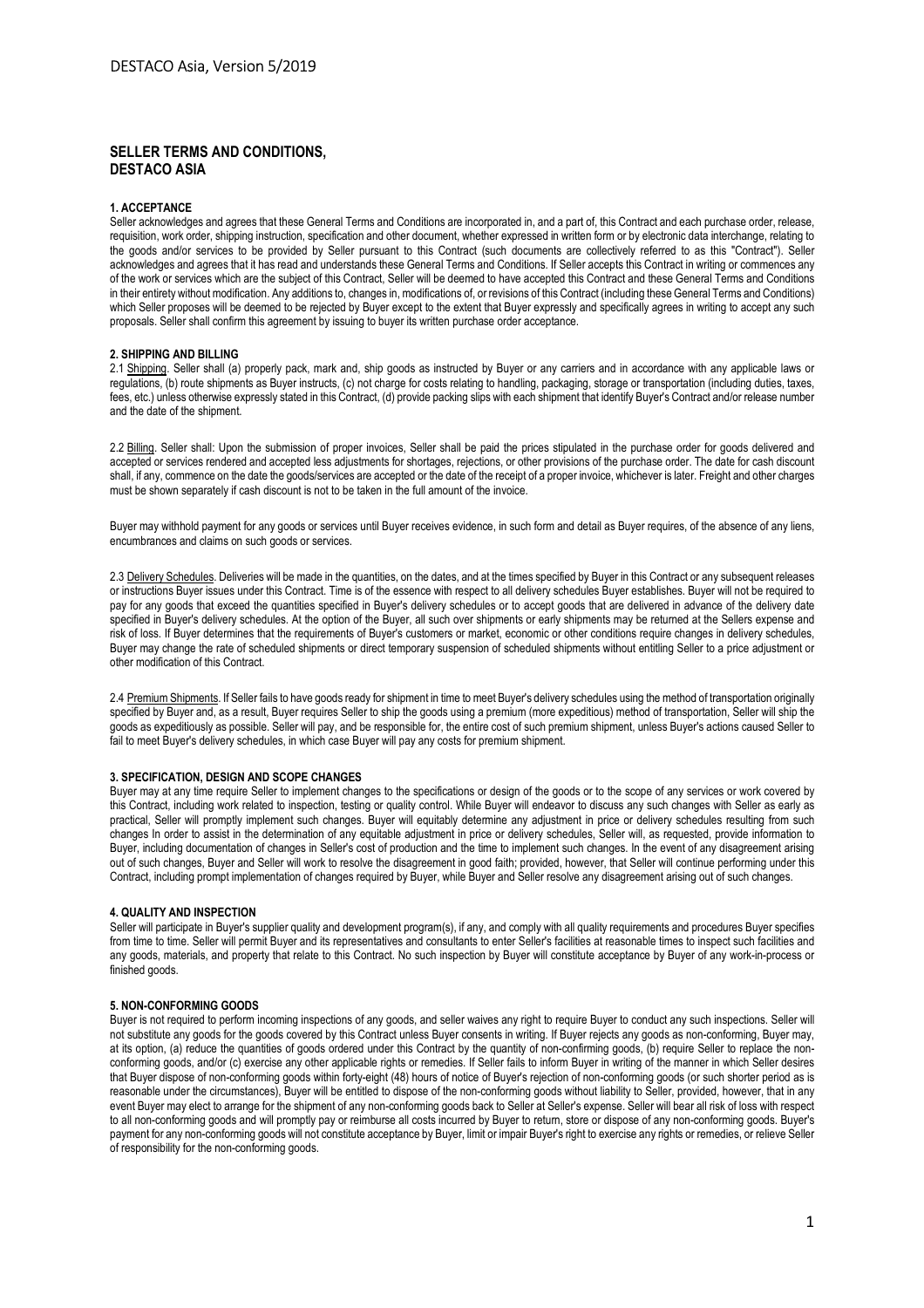### **6. FORCE MAJEURE**

If Seller is unable to produce, sell or deliver any goods or services covered by this Contract, or Buyer is unable to accept delivery, buy or use any goods or services covered by this Contract, as a result of an event or occurrence beyond the reasonable control of the affected party and without such party's fault or negligence, then any delay or failure to perform under this Contract that results from such event or occurrence will be excused for so long as such event or occurrence continues; provided, however, that the affected party gives written notice of such delay (including the anticipated duration of the delay) to the other party as soon as possible after the event or occurrence (but in no event more than three (3) days thereafter). Such events and occurrences may include, by way of example and not limitation, natural disasters, fires, floods, windstorms, severe weather, explosions, riots, wars, sabotage, labor problems (including lockouts, strikes and slowdowns), equipment breakdowns and power failures. During any delay or failure to perform by Seller, Buyer may (i) purchase substitute goods from other available sources, in which case the quantities under this Contract will be reduced by the quantities of such substitute goods and Seller will reimburse Buyer for any additional costs to Buyer of obtaining the substitute goods compared to the prices set forth in this Contract and/or (ii) have Seller provide substitute goods from other available sources in quantities and at times Buyer requests and at the prices set forth in this Contract. If Seller fails to provide adequate assurances that any delay will not exceed thirty (30) days or if any delay lasts more than thirty (30) days, Buyer may terminate this Contract without liability. Before any of Seller's labor Contracts expire and as soon as Seller anticipates or learns of any impending strike, labor dispute, work stoppage or other disruption at Seller's facilities that might affect the delivery of goods to Buyer, Seller will produce (and locate in an area that will not be affected by any such disruption) a finished inventory of goods in quantities sufficient to ensure the supply of goods to Buyer for at least thirty (30) days after such disruption commences.

# **7. WARRANTY**

7.1 General. Seller warrants and guarantees to Buyer, its successors, assigns and customers that the goods and services covered by this Contract will (a) conform to all applicable specifications, drawings, samples, descriptions, brochures and manuals furnished by Seller or Buyer, (b) be merchantable, (c) be of good material and workmanship, (d) be free from defect, and (e) be fit and sufficient for the particular purposes intended by Buyer and any customer of Buyer. If requested by Buyer, Seller will enter into a separate agreement for the administration or processing of warranty chargebacks for nonconforming goods.

7.2 Date and Time Processing. Seller warrants and guarantees to Buyer and its customers that any products (including computer hardware, software, firmware, machinery and equipment) covered by this Contract must at all times accurately process, handle, calculate, compare and sequence date and time data from, into, within and between the 20th and 21st centuries, including leap year calculations.

7.3 Warranty Period. The period for each of the foregoing warranties will be that provided by applicable law, except that if Buyer ever provides a longer warranty to its customers, such longer warranty period will apply to the goods covered by this Contract.

# **8. INGREDIENTS AND HAZARDOUS MATERIALS**

If Buyer requests, Seller will promptly furnish to Buyer, in such form and detail as Buyer directs: (a) a list of all ingredients in the goods, (b) the amount of all ingredients, and (c) information concerning any changes in or additions to the ingredients. Prior to, and together with, the shipment of the goods, Seller will furnish to Buyer and all carriers sufficient written warning and notice (including appropriate labels on the goods, containers and packing) of any hazardous material that is an ingredient or a part of any of the goods, together with all special handling instructions, safety measures and precautions as may be necessary to comply with applicable law, to inform Buyer and all carriers of any applicable legal requirements and to best allow Buyer and all carriers to prevent bodily injury or property damage in the handling, transportation, processing, use or disposal of the goods, containers and packing.

### **9. INSOLVENCY OF SELLER**

Buyer may immediately terminate this Contract without liability to Seller in any of the following or any similar events: (a) insolvency or financial difficulties of Seller, (b) filing of a voluntary petition in bankruptcy by Seller, (c) filing of any involuntary petition in bankruptcy against Seller, (d) appointment of a receiver or trustee for Seller, (e) execution of an assignment for the benefit of creditors by Seller, or (f) any accommodation by Buyer, financial or otherwise, not contemplated by this Contract, that are necessary for Seller to meet its obligations under this Contract. Seller will reimburse Buyer for all costs Buyer incurs in connection with any of the foregoing whether or not this Contract is terminated, including, but not limited to, all attorney or other professional fees.

### **10. TERMINATION FOR BREACH**

Buyer may terminate all or any part of this Contract, without liability to Seller at any time after execution if Seller (a) repudiates, breaches, or threatens to breach any of the terms of this Contract, including Seller's warranties, (b) fails to perform or threatens not to perform services or deliver goods in accordance with this Contract; or (c) fails to assure timely and proper completion of services or delivery of goods.

## **11. TERMINATION FOR CONVENIENCE**

In addition to any other rights of Buyer to terminate this Contract, Buyer may immediately terminate all or any part of this Contract, at any time and for any reason, by notifying Seller in writing. Upon such termination, Buyer may, at its option, purchase from Seller any or all raw materials, work-in-process and finished goods inventory related to the goods under this Contract which are useable and in a merchantable condition. The purchase price for such finished goods, raw materials and work-in-process, and Seller's sole and exclusive recovery from Buyer (without regard to the legal theory which is the basis for any claim by Seller) on account of such termination, will be (a) the Contract price for all goods or services that have been completed in accordance with this Contract as of termination date and delivered and accepted by Buyer and not previously paid for, plus (b) the actual costs of work-in-process and raw materials incurred by Seller in furnishing the goods or services under this Contract to the extent such costs are reasonable in amount and are properly allocable or apportionable under generally accepted accounting principles to the terminated portion of this Contract less (c) the reasonable value or cost (whichever is higher) of any goods or materials used or sold by Seller with Buyer's written consent. In no event will Buyer be required to pay for finished goods, work-inprocess or raw materials which Seller fabricates or procures in amounts that exceed those Buyer authorizes in delivery releases nor will Buyer be required to pay for any goods or materials that are in Seller's standard stock or that are readily marketable. Payments made under this Article will not exceed the aggregate price for finished goods that would be produced by Seller under delivery or release schedules outstanding at the date of termination. Within sixty (60) days after the effective date of termination, Seller will submit a comprehensive termination claim to Buyer, with sufficient supporting data to permit an audit by Buyer, and will thereafter promptly furnish any supplemental and supporting information Buyer requests.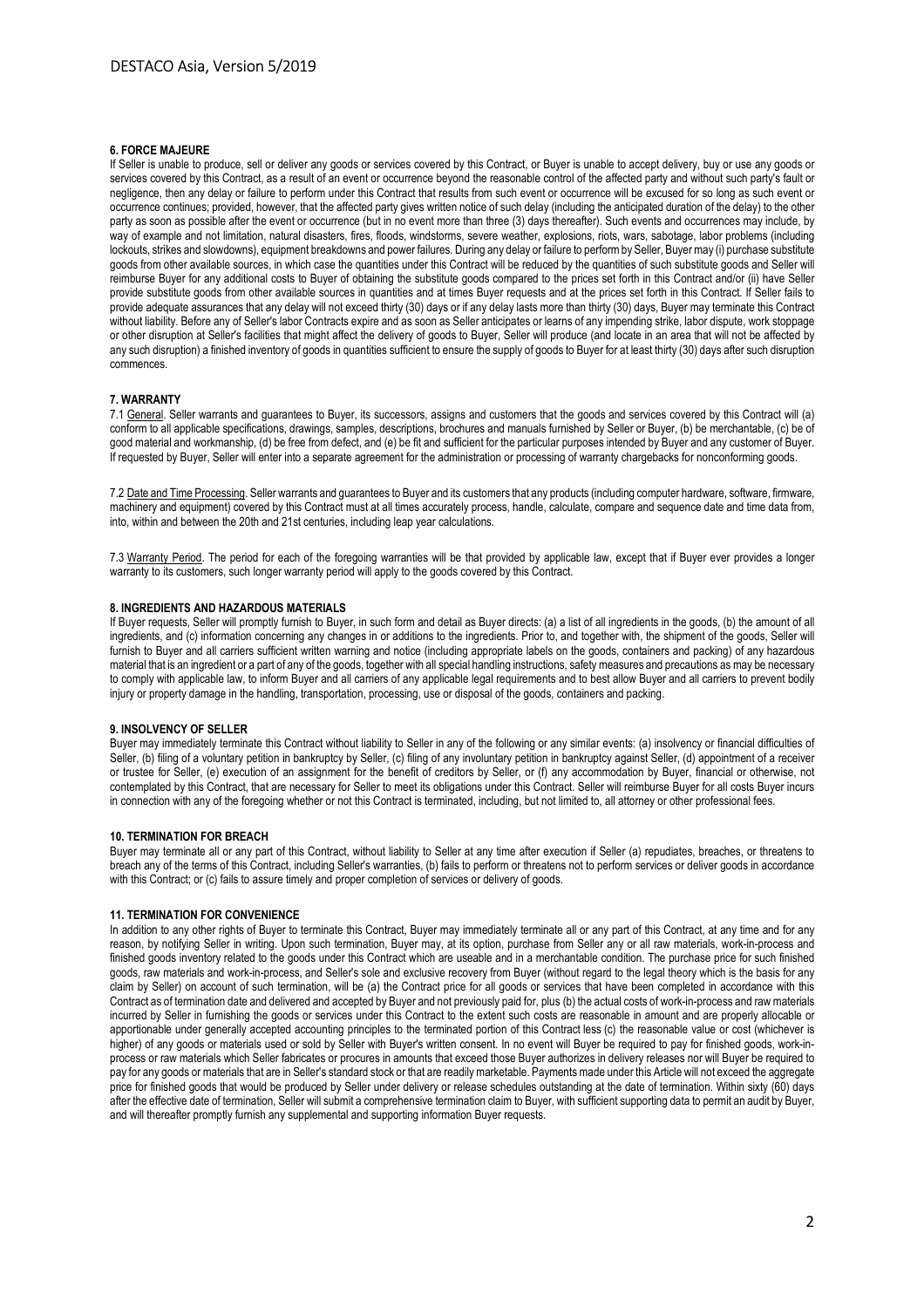# **12. TECHNICAL INFORMATION**

12.1 Exchange of Information. Buyer and Seller will cooperate to create, maintain, update, and share technical information about the goods, products, machinery, materials, formulations and their manufacture, use, application and control in compliance with Buyer's drafting and math data standards. Such technical information will not be subject to any use or disclosure restrictions, unless marked CONFIDENTIAL AND PROPRIETARY and unless provided in a non-disclosure agreement which forms a part of this Contract. Accordingly, Seller agrees not to assert any claims against Buyer, its customers or their respective suppliers with respect to any technical information, not marked CONFIDENTIAL AND PROPRIETARY, that Seller discloses in connection with this **Contract.** 

12.1 Exchange of Information. Buyer and Seller will cooperate to create, maintain, update, and share technical information about the goods, products, machinery, materials, formulations and their manufacture, use, application and control in compliance with Buyer's drafting and math data standards. Such technical information will not be subject to any use or disclosure restrictions, unless marked CONFIDENTIAL AND PROPRIETARY and unless provided in a non-disclosure agreement which forms a part of this Contract. Accordingly, Seller agrees not to assert any claims against Buyer, its customers or their respective suppliers with respect to any technical information, not marked CONFIDENTIAL AND PROPRIETARY, that Seller discloses in connection with this **Contract.** 

12.2 Waiver of Claims. Seller agrees not to assert any claim (other than a claim for patent infringement) against Buyer, Buyer's customers or their respective suppliers with respect to any technical information, not marked CONFIDENTIAL AND PROPRIETARY, that Seller shall have disclosed or may hereafter disclose in connection with the goods or services covered by this Contract.

12.3 Repair and Rebuild. Seller authorizes Buyer, its affiliates, agents and subcontractors, and Buyer's customers and their subcontractors to repair, reconstruct or rebuild the goods and products delivered under this Contract without payment of any royalty or other compensation to Seller.

12.4 12.4 Computer Programs and Written Works. All works of authorship, including without limitation, software, computer programs, and databases (including object code, micro code, source code and data structures), and all enhancements, modifications and updates thereof and all other written work products or materials, which are created in the course of performing this Contract (separately or as part of any goods and components) are "works made for hire" and the sole property of Buyer. To the extent that such works of authorship do not qualify under applicable law as works made for hire, Seller agrees to assign and assigns to Buyer all right, title and interest in any intellectual property rights in such works authorship.

12.5 Confidentiality and Use. Seller agrees that all proprietary information, including but not limited to any and all design information, trade secrets, diagrams, know-how, blue prints, drawings, specifications, process knowledge, flow sheets, sketches, reports and notes, inventions, discoveries, improvements, and any and all other technical, engineering, operational or economic knowledge, information or data received by Seller from Buyer, either orally, or in writing (hereinafter "Proprietary Information") shall be deemed as received and held by it in a fiduciary capacity solely for the benefit of Buyer and is to be held by Seller in trust solely for the benefit of Buyer. Seller shall treat as confidential, to the extent permitted by applicable law, and shall not, at any time prior to, during or following the term or termination of this Contract, directly or indirectly use or disclose any Proprietary Information received by if from Buyer, or with respect to which Seller is given access without the prior written consent of Buyer.

## **13. INDEMNIFICATION**

13.1 Infringement. Seller will defend, hold harmless and indemnify Buyer and its customers, and their respective successors and assigns, against any claims of infringement (including patent, trademark, copyright, moral, industrial design or other proprietary rights, or misuse or misappropriation of trade secret) and resulting damages and expenses (including, without limitation, attorney and other professional fees and disbursements) relating to the goods or services covered by this Contract, including any claims in circumstances where Seller has provided only part of the goods or services. Seller waives any claim against Buyer that any such infringement arose out of compliance with Buyer's specifications.

13.2 Activities on Buyer's Premises. Seller will defend, hold harmless, and indemnify Buyer from and against any liability, claims, demands, damages, costs or expenses (including, without limitation, reasonable attorney and other professional fees and disbursements) arising from or in connection with the performance of any service or work by Seller or its employees, agents, representatives and subcontractors on Buyer's or Buyer's customer's premises or the use of the property of Buyer or any customer of Buyer, except to the extent such liability arises out of the negligence or willful misconduct of Buyer or Buyer's customer.

13.3 Product Liability. Seller will defend, hold harmless, and indemnify Buyer from and against any liability and expenses (including, without limitation, attorney and other professional fees and disbursements) arising from or in connection with any third party claims or demands to recover for personal injury or death, property damage or economic loss caused by any of the goods or services supplied by Seller (regardless of whether such claim or demand arises under tort, negligence, contract, warranty, strict liability or other legal theories), except to the extent such injury, damage or loss results from Buyer's specifications as to design or materials or from alteration or improper repair, maintenance or installation by any party other than Seller.

#### **14. COMPLIANCE WITH LAWS**

Seller, and any goods or services supplied by Seller, will comply with all applicable laws, rules, regulations, orders, conventions, ordinances and standards of the country(ies) of origin and destination or that relate to the manufacture, labeling, transportation, importation, exportation, licensing, approval or certification of the goods or services, including, but not limited to, those relating to environmental matters, wages, hours and conditions of employment, subcontractor selection, discrimination, occupational health/safety and motor vehicle safety. Neither Seller nor any of its subcontractors will utilize slave, prisoner or any other form of forced or involuntary labor in the supply of goods or services under this Contract. Upon Buyer's request, Seller will certify in writing its compliance with the foregoing. Seller will defend, hold harmless and indemnify Buyer from and against any liability, claims, demands, damages or expenses (including reasonable attorney or other professional fees and disbursements) arising from or relating to Seller's noncompliance with this Article.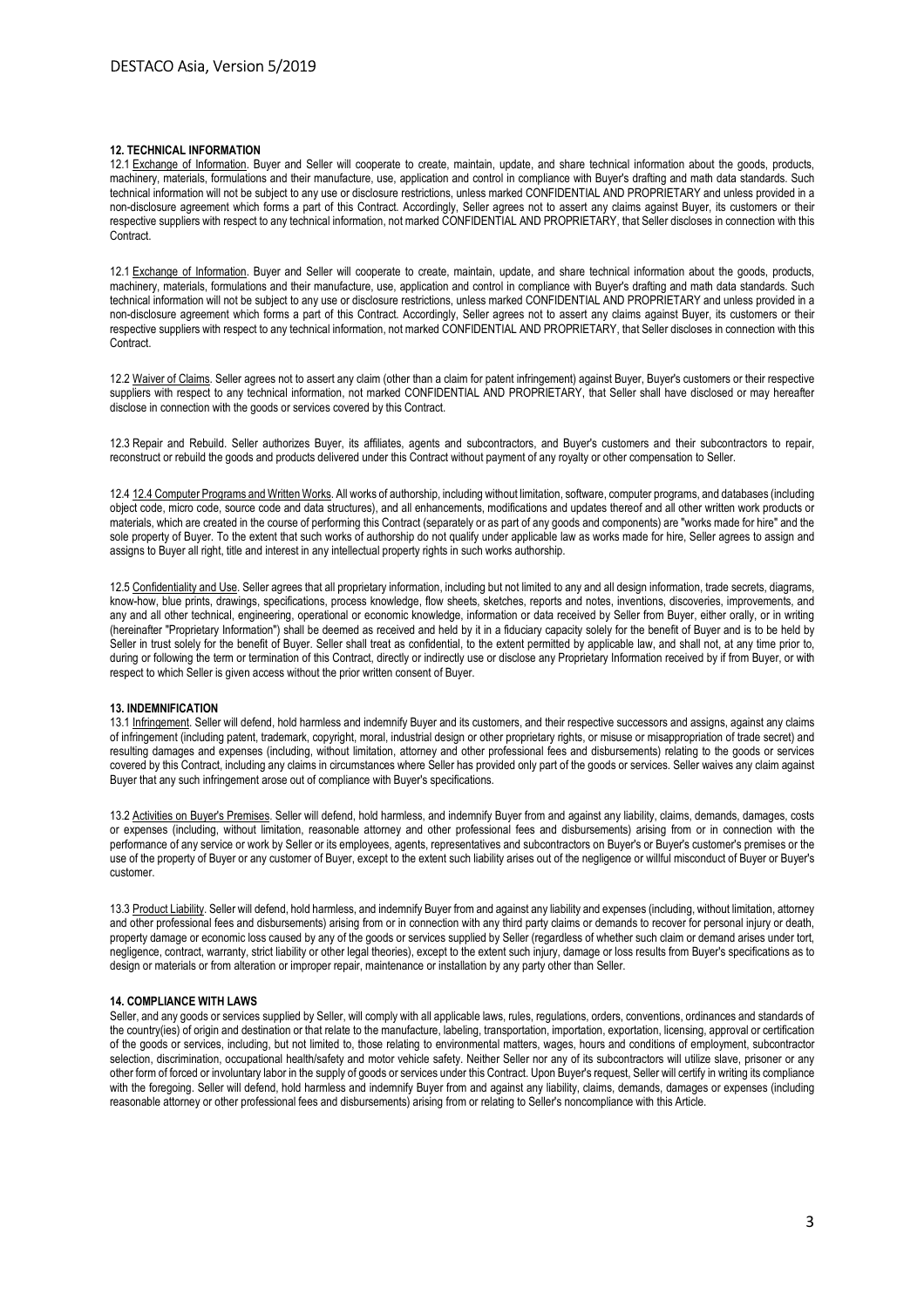# **15. INSURANCE**

Seller will maintain insurance coverage as required by applicable law or as reasonably requested by Buyer with carriers reasonably acceptable to Buyer. With respect to any such insurance coverage, Seller will furnish to Buyer either a certificate evidencing satisfaction of the above-mentioned insurance requirements under this Contract or certified copies of all insurance policies within ten (10) days after Buyer requests. The certificate must provide that Buyer will receive thirty (30) days prior written notice from the insurer of any termination or reduction in the amount or scope of coverage. The furnishing of certificates of insurance and purchase of insurance will not limit or release Seller from Seller's obligations or liabilities under this Contract.

## **16. SELLER'S EQUIPMENT**

Seller, at its expense, will furnish, keep in good condition, and replace when necessary all of its machinery and equipment, including related tooling, iigs, dies, gauges, fixtures, molds, patterns, fixtures and other accessories, required for the production of the products covered by this Contract ("Seller's Equipment"). Seller will insure Seller's Equipment with fire and extended coverage insurance for its full replacement value.

## **17. BUYER'S PROPERTY**

17.1 Bailment of Property. All supplies, materials, tooling, jigs, dies, gauges, fixtures, molds, patterns, equipment and other items Buyer furnishes, either directly or indirectly, to Seller, or for which Buyer gives consideration to Seller in whole or in part ("Buyer's Property"), will be and remain the property of Buyer and be held by Seller on a bailment basis. To the extent that this Contract provides that Buyer will reimburse Seller for any specific items of Buyer's Property (such as tooling), Seller will purchase and pay for such Buyer's Property as agent of Buyer. To the extent that this Contract provides that Seller will obtain any specific items of Buyer's Property (such as tooling) without separate or additional payment or reimbursement by Seller, Seller acknowledges and agrees that Buyer's issuance of this Contract is good and sufficient consideration for such Buyer's Property and that title to such Buyer's Property shall vest immediately in Buyer and be held by Seller pursuant to this Article. Seller shall assign to Buyer any Contract rights or claims in which Seller has an interest with respect to Buyer's Property. Seller shall also execute (i) any bills of sale or other documents of conveyance Buyer requests to evidence the transfer to Buyer of title to any Buyer's Property, related Contract rights and claims and (ii) any financing statements or other documents Buyer requests to evidence Buyer's ownership of Buyer's Property. Title to all replacement parts, additions, improvements and accessories purchased by Seller will vest in Buyer immediately upon attachment to or incorporation into Buyer's Property. Seller will not sell, lend, rent, encumber, pledge, lease, transfer or otherwise dispose of Buyer's Property. Furthermore, Seller will not assert, or permit any person claiming an interest through Seller to assert, any claims of ownership to or any other interest in Buyer's Property. When permitted by law, Seller waives any lien or other rights that Seller might otherwise have on or in any of Buyer's Property for work performed on such property or otherwise. Goods manufactured based on Buyer's drawings and/or specifications may not be used for Seller's own use or sold to third parties without Buyer's express written authorization.

17.2 Seller's Duties with Respect to Buyer's Property. While Buyer's Property is in Seller's possession and until Seller delivers Buyer's Property back to Buver. Seller bears the risk of loss and damage to Buyer's Property. Seller will be responsible for the cost of repairing or replacing Buyer's Property if it is damaged or destroyed regardless of cause or fault. Seller will at all times: (a) regularly inspect, maintain in good condition, and repair Buyer's Property at Seller's own expense, (b) use Buyer's Property only for the performance of this Contract, (c) deem Buyer's Property to be personal property, (d) conspicuously mark Buyer's Property as the property of Buyer and maintain such markings, (e) not commingle Buyer's Property with the property of Seller or with that of a third person, (f) not move Buyer's Property from Seller's premises without Buyer's written approval, and (g) use Buyer's Property in compliance with Buyer's or the manufacturer's instructions and in compliance with all federal, state and local laws, ordinances and regulations. Buyer will have the right to enter Seller's premises at all reasonable times to inspect Buyer's Property and Seller's records with respect thereto.

17.3 Return of Buyer's Property. Seller agrees that Buyer has the right, at any time and from time to time, with or without reason and without payment of any kind, to retake possession of or request the return of Buyer's Property. Without further notice or court hearings, which rights, if any, are hereby waived, Buyer or its designee(s) will have the right to enter Seller's premises and take possession of any and all of Buyer's Property. Upon Buyer's request and in accordance with Buyer's instructions, Buyer's Property will be immediately released to Buyer or delivered to Buyer by Seller, either (i) at Seller's plant properly packed and marked in accordance with the requirements of the carrier selected by Buyer to transport such Buyer's Property or (ii) to any location Buyer designates, in which event Buyer will pay Seller the reasonable costs of delivering Buyer's Property to the location Buyer designates. If Seller does not release and deliver any Buyer's Property in accordance with this Article, Buyer may obtain an immediate writ of possession without notice and without the posting of any bond and/or enter Seller's premises, with or without legal process, and take immediate possession of Buyer's Property.

17.4 Disclaimer of Warranties. Seller acknowledges and agrees that (i) Buyer is not the manufacturer of Buyer's Property nor the manufacturer's agent nor a dealer therein, (ii) Buyer is bailing Buyer's Property to Seller for Seller's benefit, (iii) Seller is satisfied that Buyer's Property is suitable and fit for its purposes, and (iv) BUYER HAS NOT MADE AND DOES NOT MAKE ANY WARRANTY OR REPRESENTATION WHATSOEVER, EITHER EXPRESS OR IMPLIED, AS TO THE FITNESS, CONDITION, MERCHANTABILITY, DESIGN OR OPERATION OF BUYER'S PROPERTY OR ITS FITNESS FOR ANY PARTICULAR PURPOSE. Buyer will not be liable to Seller for any loss, damage, injury or expense of any kind or nature caused, directly or indirectly, by Buyer's Property, including, without limitation, the use or maintenance thereof, or the repair, service or adjustment thereof, or by any interruption of service or for any loss of business whatsoever or howsoever caused, including, without limitation, any loss of anticipatory damages, profits or any other indirect, special or consequential damages.

17.5 Development, Engineering and Consulting Services. Engineering, consulting or development services ("Development Services") funded under this Contract that result in any idea, invention, concept, discovery, work of authorship, patent, copyright, trademark, trade secret, know-how or other intellectual property ("IP") shall be the sole property of Buyer. Seller agrees to assign all right, title and interest in and to IP that results from Development Services ("Developed IP") to Buyer. Seller shall notify Buyer of the existence of Developed IP and assist Buyer in every reasonable way to perfect its right, title and interest in Developed IP, such as by executing and delivering all additional documents reasonably requested by Buyer in order to perfect, register, and/or enforce the same, and Buyer shall reimburse Seller for reasonable costs incurred by Seller in providing such assistance.

## **18. SERVICE AND REPLACEMENT PARTS**

During the term of this Contract, Seller will sell to Buyer goods necessary to fulfill Buyer's service and replacement parts requirements to Buyer's customers at the then current production price(s) under this Contract. If the goods are systems or modules, Seller will sell the components or parts that comprise the system or module at price(s) that will not, in the aggregate, exceed the price of the system or module less assembly costs